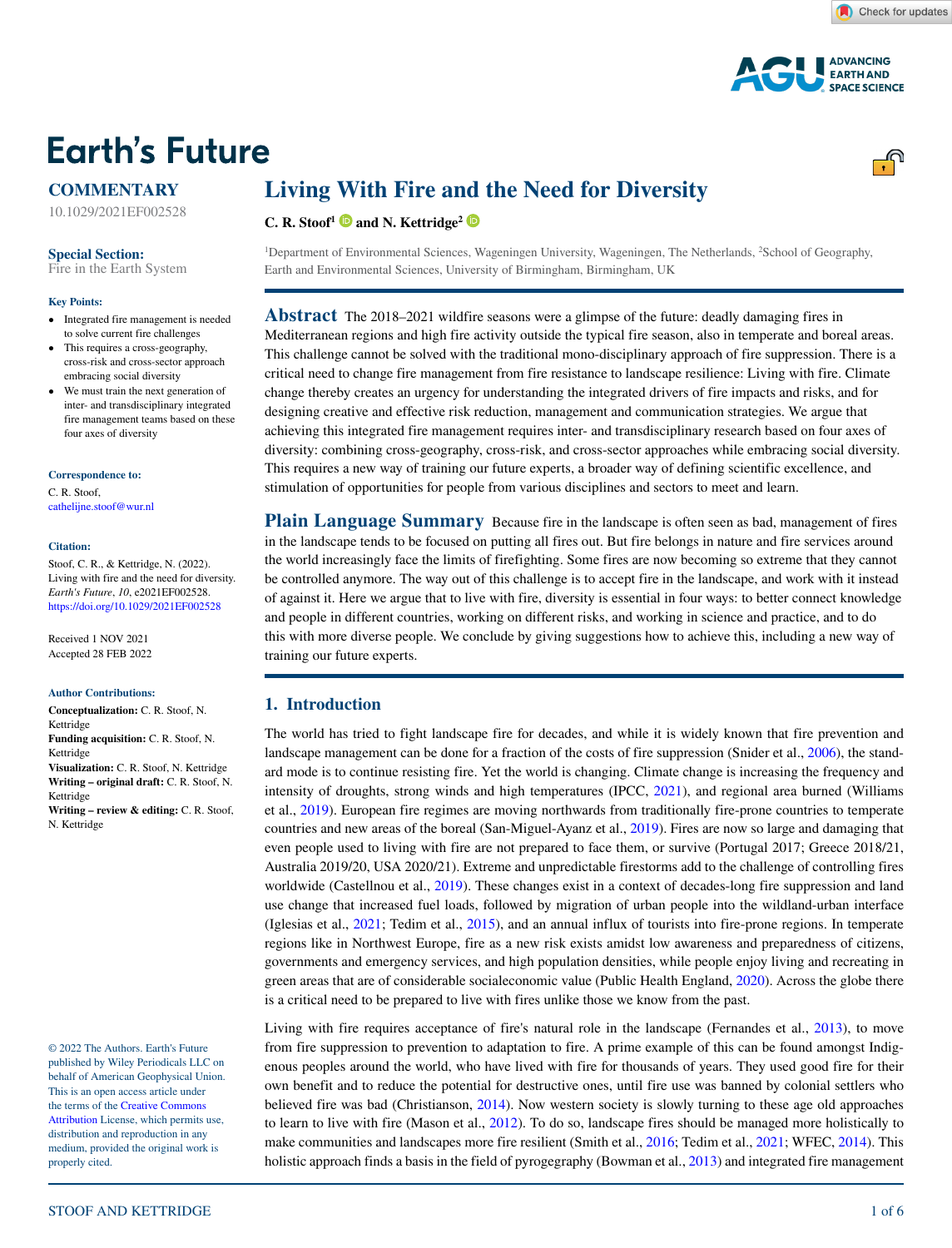



<span id="page-1-0"></span>**Figure 1.** Living with fire requires inter- and transdisciplinary research approached from four axes of diversity: cross-geography, cross-risk, cross-sector, and social diversity.

> (European Commission, [2018;](#page-4-6) FAO, [2006](#page-4-7); Rego et al., [2021\)](#page-5-9), that maximizes the benefits of fire and includes social, economic, cultural and ecological values in each step of the management cycle (prevention, preparedness, response, mitigation and recuperation). This requires science-informed decisionmaking that can only be achieved with the cooperation and collaboration of multidisciplinary teams that include the range of actors involved. The current challenges, particularly in Europe, lie in the quantification of the risks and the reduction and communication of these risks by all actors involved, prior, during and after fires, examining fire danger and community vulnerability, fire use, fire behavior and impacts, through to fire resilient governance and preparedness. In a global context, we argue that to achieve integrated fire management, embracing diversity is key: through inter- and transdisciplinary research that combines cross-geography, cross-risk, and cross-sector approaches and embraces social diversity (Figure [1](#page-1-0)).

# **2. Four Axes of Diversity in Integrated Fire Management**

#### **2.1. Cross-Geography: Exchange Between Communities and Countries**

Fire-prone countries have knowledge and expertise of fire processes, which is much needed in temperate regions and developing countries. Moore ([2019\)](#page-5-10) indicated the strong need in developing countries for basic data on fire occurrence, size and cause, prediction of fire danger and behavior, and insights into social and environmental fire impacts. Interestingly, these needs are remarkably similar to those in developed countries that are non-traditionally fire-prone, like in temperate Europe. Yet unlike in these emerging fire regions in developed countries, many local communities in developing countries have lived with fire for centuries, and tapping into this knowledge may help both developing and developed countries. Meanwhile, there are examples of strong landscape design, prevention and participatory approaches in temperate countries, which can likewise empower traditionally fire-prone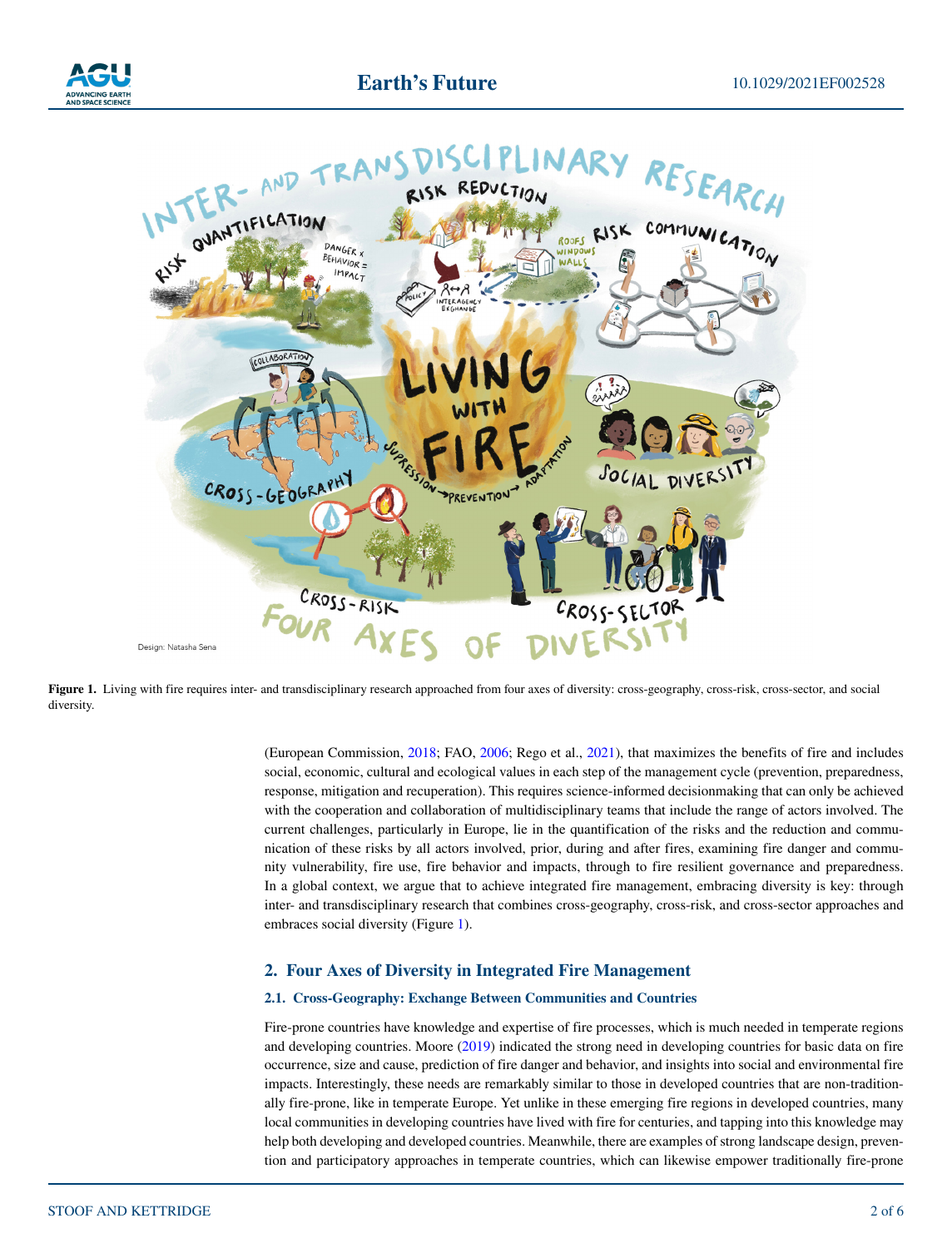regions. The global community has valuable knowledge and skills to share, such as strong science-based guidelines for safe design of homes and their immediate surroundings ([www.firewise.org\)](http://www.firewise.org), simple tools to predict fire danger (Wang et al., [2017](#page-5-11)), and transdisciplinary approaches to better involve stakeholders in scientific research (Mauser et al., [2013\)](#page-5-12). There is a need to foster exchange between communities and countries by establishing an inter- and transdisciplinary fire science base using global fire expertise. Within fire-prone regions where a fire science base already exists, international exchange should focus on designing resilient landscapes and communities at various scales. Together, this approach will bring cohesion to landscape fire management and research through its integrated, interdisciplinary and overarching approaches, connecting countries with diverse climates, landscapes, governance and emergency management systems and cultures.

#### **2.2. Cross-Risk: Bridging Water and Fire**

Water and fire are opposites, yet fire and flood management have many similarities, and can also interact. Fire and floods are both spatial and can be severe, and their location and timing can be predicted to some degree (e.g., slow floods and fire danger) but not entirely (e.g., the exact locations and timing of flash floods and fire ignitions). Despite these similarities, prevention of flood impacts is much more developed and invested in than prevention of fire impacts. A country like the Netherlands (where ∼60% of land is subject to coastal and river flooding and 25% is below sea level) does not only respond to floods by pumping buildings dry. Rather, it manages flood risks by defending areas that need to be protected while allowing flooding where it is least harmful, using careful landscape planning designed with stakeholders and communities (Rijke et al., [2012\)](#page-5-13). Yet while prevention of flood impacts is so key in water management, the approach to fires is often not prevention of impacts but rather firefighting. Countries spend millions to billions of dollars on fire suppression (Hope et al., [2016;](#page-4-8) NIFC, [2021](#page-5-14)) with total post-fire recovery costs largely exceeding that (Quiggin, [2020](#page-5-15); San-Miguel-Ayanz et al., [2018\)](#page-5-16). Meanwhile, funding for fire prevention, mitigation and preparedness and fire research is lagging behind (Boustras et al., [2017;](#page-4-9) Tymstra et al., [2020](#page-5-17)). In traditionally fire-prone countries, prescribed burning targets are often not met, and other strategic fuel management is not consistently implemented because of a multitude of reasons including cost, social acceptance, lack of capacity, and suppression activities being prioritized over fuel management (Belavenutti et al., [2021](#page-4-10); Marino et al., [2014](#page-4-11)). In emerging fire countries, risk awareness is low and landscape fire risk is often not widely taken into account in the management and design of green space, nature and forest areas, nor in the design of houses and gardens. Yet reducing fire risk is not technically complicated, it is based on preventing vegetation –"fuels"- being connected in horizontal and/or vertical directions, removing flammable materials close to homes and preventing embers from entering open windows and vents. Despite this the recent high-profile fires illustrate the global challenge to manage landscape and home ignition zone fuels at the scale required to safely reduce vulnerability of communities and valuable resources.

There is great opportunity to connect water and fire by adopting landscape design and flood prevention approaches and adapting them to fire. The Dutch have long resisted water by building dykes, but have realized that fighting water in a changing climate with sea level rise has a limit, shifting water management to give more Room for the River (Rijke et al., [2012](#page-5-13)). This major change of thinking is also needed in fire management. To move from fire resistance to landscape and community resilience requires accepting fire as a natural disturbance, and creating landscapes that can naturally cope with changing fire regimes. There is a need to build upon expertise in water management, including the Dutch Room for the River approach, to design a Living with Fire approach that makes impact prevention enticing, and transition to living with fire rather than always fighting it.

#### **2.3. Cross-Sector: Connecting Science and Practice**

In addition to better connecting countries and risks, integrated fire management can also benefit from stronger connections between science and practice. Practitioners such as fire and land managers tend to experience the effects of changing fire regimes early and therefore have a deep understanding of the challenges faced, though their geographical region of expertise and networks are traditionally more local. Connecting practitioners to the global science community can expose them to the broad international overview and opportunities/tools available to address their challenges, particularly in emerging fire countries. Whilst there are excellent examples of cross-geography knowledge transfer by practitioners, there are instances where solutions are sought locally with little scientific basis for topics already systematically studied, tested and developed internationally. This can result in at best a duplication of work, and at worst gives a false sense of safety and the maintenance of potentially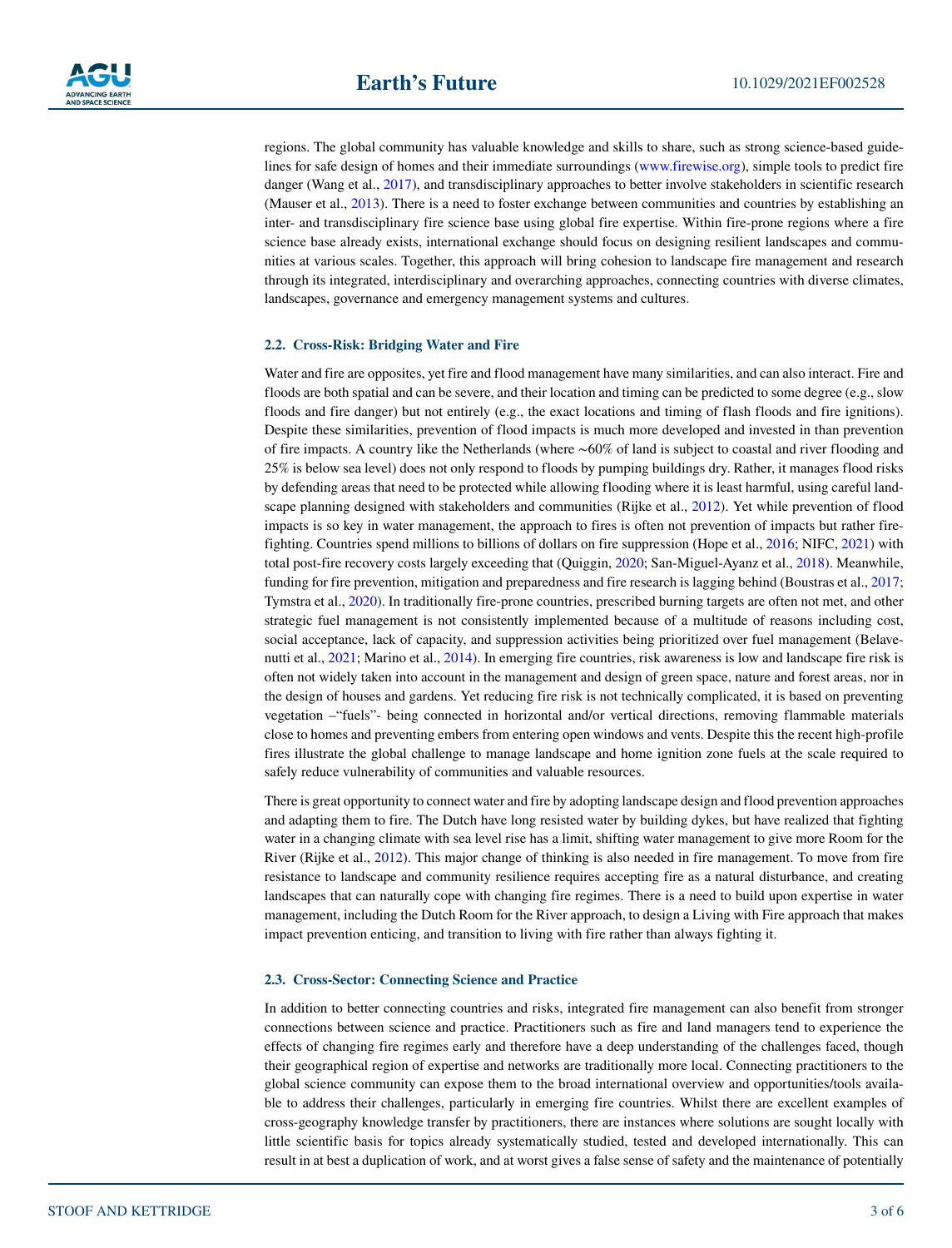

dangerous situations, such as burning tactical fires along with the wind, or systematically fighting fires at the head of the fire. At the same time there are areas where science does not have the answers and where practitioners are taking active management approaches that science can learn from. By working closely with governments and emergency services the fire community therefore needs to actively integrate science and practice through participatory approaches and transdisciplinary research, adhering to Responsible Research and Innovation principles (Owen et al., [2012\)](#page-5-18). Participatory approaches have been used in fire (Bilbao et al., [2019;](#page-4-12) McGee & Langer, [2019;](#page-5-19) Otero et al., [2018](#page-5-20)) but are not commonplace. Increasing transdisciplinary approaches in fire does require continued opportunities for scientists and stakeholders to interact, like in workshops (e.g., NetRiskWork ([http://netrisk](http://netriskwork.ctfc.cat/)[work.ctfc.cat/](http://netriskwork.ctfc.cat/)), SURE [\(https://sure.efi.int/](https://sure.efi.int/))), networks (e.g., the US Fire Science Exchange Networks) or informal messaging groups (e.g., Flamework). Stronger connection of fire science and practice will not only strengthen the science base but also create a powerful common ground to adopt lessons learned to make social and economic impact.

#### **2.4. Social Diversity**

Clearly living with fire requires embracing the diversity of voices in science and practice across disciplines, risks, and geographies. As argued by Bowman and Stoof ([2019\)](#page-4-13), social diversity (including diversity in cultural background and gender) is essential for achieving this. Fire science is a field where women are traditionally underrepresented (Smith & Strand, [2018\)](#page-5-21). Achieving gender equity is directly relevant for how fire management is approached. Emergency management, including firefighting, is highly masculine and heroic (Eriksen et al., [2016\)](#page-4-14) and the visual splendor of big fire trucks and aerial firefighting is highly attractive for media and politics. Yet living with fire requires more feminine approaches, in which relationships are built between stakeholders, sectors, disciplines and communities, for mutual trust and understanding to manage fuels and prepare communities. Integrated fire management therefore requires a more diverse group of people than traditionally involved in fire. Whilst stimulating creativity and innovation (Freeman & Huang, [2014;](#page-4-15) Nielsen et al., [2017](#page-5-22)), working in such diverse teams can initially be awkward and challenging as people prefer working with those that are like themselves (McPherson et al., [2001](#page-5-23)). But it is essential to challenge this to enhance the quality of the science, to create safe working environments in which all people (regardless of gender, race, sexuality, age, religion, etc.) feel comfortable sharing their ideas, to adopt open and transparent hiring procedures (e.g., Stoof et al., [2020](#page-5-24)), and to remove any barriers to attract and retain diverse people and help them thrive. Bias, discrimination and harassment are prevalent barriers across the workfield (Marín-Spiotta et al., [2020](#page-4-16); Riley et al., [2020](#page-5-25)) that require collective action, including actions from professional societies (Kuo, [2017](#page-4-17); Riley et al., [2020\)](#page-5-25) and consideration of harassment as scientific misconduct (Kuo, [2017;](#page-4-17) Marín-Spiotta, [2018\)](#page-4-18).

#### **3. Implications for Training Future Experts**

The diverse interdisciplinary (across disciplines) and transdisciplinary (across science and practice) understanding required for integrated fire management is significantly broader than the traditional monodisciplinary training given at universities around the world. Our future experts therefore need to be trained more holistically. In addition to having an in-depth focus and specialty, we argue that these future experts need to (a) understand the social and environmental drivers and impacts of fire, and be able to (b) deal with uncertainty (knowing the unknowns of their field), (c) communicate risks, and (d) make inter- and transdisciplinary connections to integrate across disciplines, sectors and countries. This does not mean that everyone should have a purely inter- or transdisciplinary focus, but in order for mono-disciplinary experts to effectively communicate with people from other disciplines they need a basic understanding of and respect for the diverse fields involved in fire. This broad training provides mono-, inter-, and transdisciplinary experts alike with common language and knowledge that allows them to communicate with eachother and thereby reach the required integration, not necessarily at individual level but rather at team level. The cross-disciplinary training we describe here may be provided at single universities or as collaborations between universities and countries like the international doctoral training network PyroLife (<https://pyrolife.lessonsonfire.eu/>)

Scientific training in more than the traditional metrics of academic success (papers and funding) additionally requires a broader recognition and rewarding of scientific excellence that also considers societal impact, such as science communication and stakeholder engagement. Useful examples of evaluating these broader impacts are the Dutch Recognition and Rewards initiative (VSNU et al., [2019](#page-5-26)) and the UK Research Excellence Framework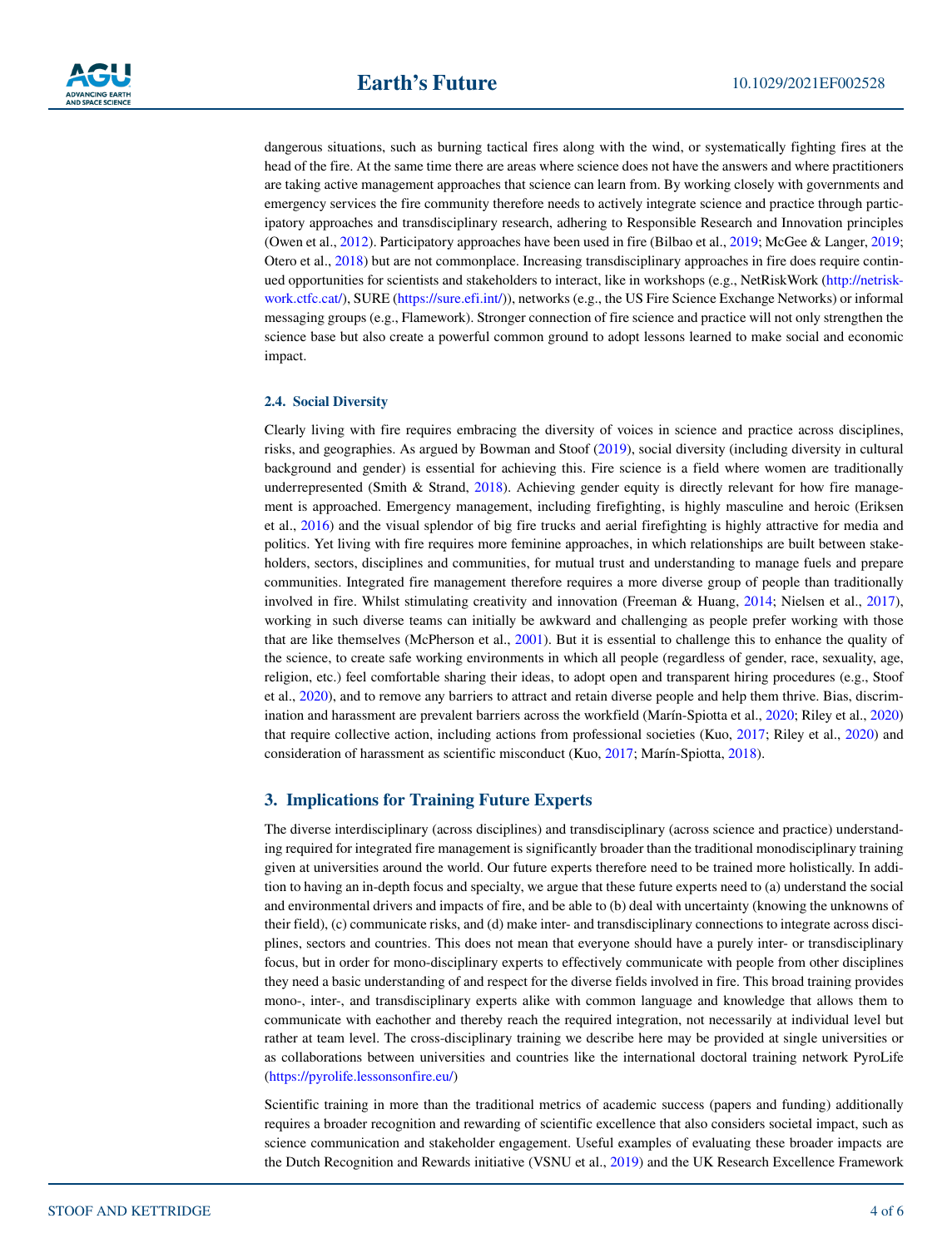

case studies (REF2014, [2021\)](#page-5-27), with good practices being promoted by the San Francisco Declaration on Research Assessment, signed by over 20,000 individuals and organizations in 148 countries (DORA, [2021](#page-4-19)).

#### **4. Conclusions**

Fire behavior is becoming globally more extreme and wildfires more prevalent in previously less-fire prone regions. The path forward should be based on integrated fire management and the value of innovation through exchange, adoption and adaptation. This requires a new generation of fire experts, acknowledging the need for diversity in the inter- and transdisciplinary research challenges integrated fire management must face. Mono-disciplinary, interdisciplinary or transdisciplinary experts must be willing and capable to make connections between disciplines at team level, consider the needs of the field and understand the diversity of potential solutions in integrated fire management. Likewise, the future wildfire community must span across geographical regions, encompassing the key disciplines and actors in fire: from academia and research institutes to small and large businesses, governments, emergency management, practitioners and communities. In a field that is still male-dominated, this community must also be characterized by a greater social diversity to help adopt a new approach to fire, moving from fire resistance to landscape resilience, and fostering community resilience. By linking "old" and "new" fire countries, this will build a science base for landscape fire risks, impacts and management in emerging fire regions, and strengthen fire management in traditionally fire-prone areas through assessment for the potential for participatory processes and landscape design.

### **Data Availability Statement**

Not applicable.

#### **Acknowledgments**

The ideas presented here have been developed through numerous conversation amongst the wildfire community. We would notably wish to thank Eduard Plana Bach, Núria Prat-Guitart, Peter Moore, Alexander Held, Rob Gazzard, Lisa Langer, Guillermo Rein, Lucian Deaton, Peter Vermeulen and all contributors to the PyroLife network. C.R.S. and N.K. are the creators of the PyroLife Innovative Training Network, that trains 15 early stage researchers across Europe in integrated fire management. This project has received funding from the European Union's Horizon 2020 research and innovation programme under the Marie Skłodowska-Curie grant agreement No. 860787. Natasha de Sena was commissioned to design Figure [1.](#page-1-0) We thank two anonymous reviewers for their constructive feedback on an earlier version of this work.

## **References**

- <span id="page-4-10"></span>Belavenutti, P., Chung, W., & Ager, A. A. (2021). The economic reality of the forest and fuel management deficit on a fire prone western US national forest. *Journal of Environmental Management*, *293*, 112825. <https://doi.org/10.1016/j.jenvman.2021.112825>
- <span id="page-4-12"></span>Bilbao, B., Mistry, J., Millán, A., & Berardi, A. (2019). Sharing multiple perspectives on burning: Towards a participatory and intercultural fire management policy in Venezuela, Brazil, and Guyana. *Fire*, *2*(3), 39. <https://doi.org/10.3390/fire2030039>
- <span id="page-4-9"></span>Boustras, G., Ronchi, E., & Rein, G. (2017). Fires: Fund research for citizen safety. *Nature*, *551*(7680), 300. [https://doi.org/10.1038/](https://doi.org/10.1038/d41586-017-06020-6) [d41586-017-06020-6](https://doi.org/10.1038/d41586-017-06020-6)
- <span id="page-4-5"></span>Bowman, D. M., O'Brien, J. A., & Goldammer, J. G. (2013). Pyrogeography and the global quest for sustainable fire management. *Annual Review of Environment and Resources*, *38*, 57–80. <https://doi.org/10.1146/annurev-environ-082212-134049>

<span id="page-4-13"></span>Bowman, D. M., & Stoof, C. (2019). Diversity helps fight wildfires. *Nature*, *571*(7766), 478–479.

- <span id="page-4-1"></span>Castellnou, M., Prat-Guitart, N., Arilla, E., Larrañaga, A., Nebot, E., Castellarnau, X., et al. (2019). Empowering strategic decision-making for wildfire management: Avoiding the fear trap and creating a resilient landscape. *Fire Ecology*, *15*(1), 1–17. [https://doi.org/10.1186/](https://doi.org/10.1186/s42408-019-0048-6) [s42408-019-0048-6](https://doi.org/10.1186/s42408-019-0048-6)
- <span id="page-4-4"></span>Christianson, A. (2014). Social science research on Indigenous wildfire management in the 21st century and future research needs. *International Journal of Wildland Fire*, *24*(2), 190–200.
- <span id="page-4-19"></span>DORA. (2021). *San Francisco declaration on research assessment*. Retrieved from<https://sfdora.org/>
- <span id="page-4-14"></span>Eriksen, C., Waitt, G., & Wilkinson, C. (2016). Gendered dynamics of wildland firefighting in Australia. *Society & Natural Resources*, *29*(11), 1296–1310. <https://doi.org/10.1080/08941920.2016.1171938>
- <span id="page-4-6"></span>European Commission, Directorate-General for Research and Innovation, Vallejo Calzada, V., Cardoso Castro Rego, F., Moreno Rodríguez, J., & Xanthopoulos, G. (2018). *Forest fires : sparking firesmart policies in the EU*.<https://doi.org/10.2777/248004>
- <span id="page-4-7"></span>FAO. (2006). *Fire management: voluntary guidelines. Principles and strategic actions*. Fire Management Working Paper 17. [www.fao.org/](https://www.fao.org/forestry/site/35853/en) [forestry/site/35853/en](https://www.fao.org/forestry/site/35853/en)
- <span id="page-4-3"></span>Fernandes, P. M., Davies, G. M., Ascoli, D., Fernandez, C., Moreira, F., Rigolot, E., et al. (2013). Prescribed burning in southern Europe: Developing fire management in a dynamic landscape [Article]. *Frontiers in Ecology and the Environment*, *11*, E4–E14.<https://doi.org/10.1890/120298> Freeman, R. B., & Huang, W. (2014). Collaboration: Strength in diversity. *Nature*, *513*(7518), 305. <https://doi.org/10.1038/513305a>

<span id="page-4-15"></span><span id="page-4-8"></span>Hope, E. S., McKenney, D. W., Pedlar, J. H., Stocks, B. J., & Gauthier, S. (2016). Wildfire suppression costs for Canada under a changing climate. *PLoS One*, *11*(8), e0157425. <https://doi.org/10.1371/journal.pone.0157425>

- <span id="page-4-2"></span>Iglesias, V., Braswell, A. E., Rossi, M. W., Joseph, M. B., McShane, C., Cattau, M., et al. (2021). Risky development: Increasing exposure to natural hazards in the United States. *Earth's Future*, *9*(7), e2020EF001795. <https://doi.org/10.1029/2020EF001795>
- <span id="page-4-0"></span>IPCC. (2021). *Climate change 2021: The physical science basis. Contribution of working group I to the sixth assessment report of the intergovernmental panel on climate change*. Cambridge University Press. In Press.
- <span id="page-4-17"></span><span id="page-4-11"></span>Kuo, M. (2017). Scientific society defines sexual harassment as scientific misconduct. *Science*.<https://doi.org/10.1126/science.aaq0110> Marino, E., Hernando, C., Planelles, R., Madrigal, J., Guijarro, M., & Sebastián, A. (2014). Forest fuel management for wildfire prevention in

<span id="page-4-18"></span>Spain: A quantitative SWOT analysis. *International Journal of Wildland Fire*, *23*(3), 373–384. <https://doi.org/10.1071/wf12203> Marín-Spiotta, E. (2018). Harassment should count as scientific misconduct. *Nature*, *557*(7706), 141.<https://doi.org/10.1038/d41586-018-05076-2>

<span id="page-4-16"></span>Marín-Spiotta, E., Barnes, R. T., Berhe, A. A., Hastings, M. G., Mattheis, A., Schneider, B., & Williams, B. M. (2020). Hostile climates are barriers to diversifying the geosciences. *Advances in Geosciences*, *53*, 17–127.